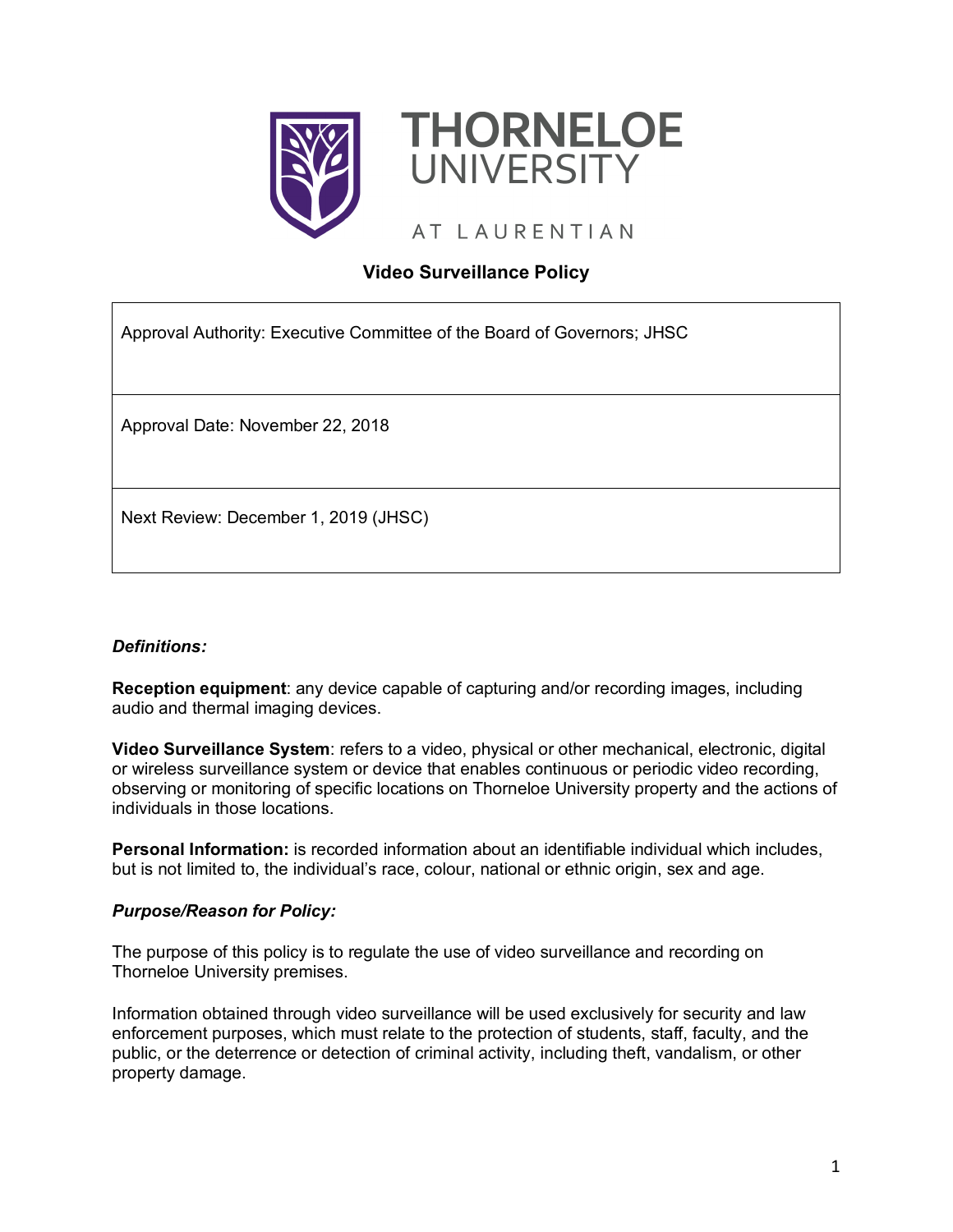### *Scope of this Policy:*

Video surveillance may be used for purposes relating to safety of individuals and security of buildings and property. In furtherance of these purposes, video surveillance may be used to monitor exterior and interior areas of Thorneloe property where there is no reasonable expectation of privacy.

This policy only applies to video surveillance activities necessary to enhance the security and safety of people and property on Thorneloe premises. This policy does not apply to Thorneloeowned property that is being leased or rented to a tenant.

This policy has been created in accordance with the "Guidelines for Using Video Surveillance" as issued by the Information and Privacy Commissioner of Ontario, October 2015 and the Ontario Freedom of Information and Protection of Privacy Act (the Act), both of which outline the obligations imposed on institutions with respect to the protection of the privacy interests of individuals.

### *Policy Statement:*

Video surveillance of Thorneloe University premises will be conducted in a professional, ethical and legal manner, in accordance with the following principles:

- 1. Video surveillance must be conducted in accordance with the laws of Ontario and Canada;
- 2. Video surveillance will be used only where it is demonstrably necessary for the purposes of enhancing the safety of persons, or for the deterrence of theft or destructive acts, such as vandalism and graffiti.
- 3. Video surveillance will be used only by the President of Thorneloe University or Laurentian University Campus Security or Thorneloe University employees authorized by the President of Thorneloe University, and only where less intrusive means of deterrence, such as monitoring by Security Guards, has been shown to be ineffective or unworkable.
- 4. Appropriate signs and notice of video surveillance must be posted in areas subject to video monitoring;
- 5. The President, or an employee of Thorneloe University designated by the President, will have access to information collected through video surveillance only where necessary in the performance of their duties and in accordance with the provisions of this Policy.
- 6. Anyone designated by the President who may require access to information collected through video surveillance will be provided proper training and orientation with regards to this Policy and their obligations under this Policy and the Act, and will provide written acknowledgment that they have read and understood the contents of this policy and procedure. Any employee who knowingly or deliberately breaches this policy or the Act will be subject to discipline up to and including termination. Failure of a video service provider to comply with this policy or the Act will constitute breach of contract and may result in termination of contract and legal action.
- 7. The recording medium must be handled in a manner that maintains the integrity and security of the recorded information;
- 8. All recorded information shall be destroyed after three months excepting information specifically awaiting review by law enforcement agencies, information seized as evidence, or information that has been duplicated for use by law enforcement agencies.